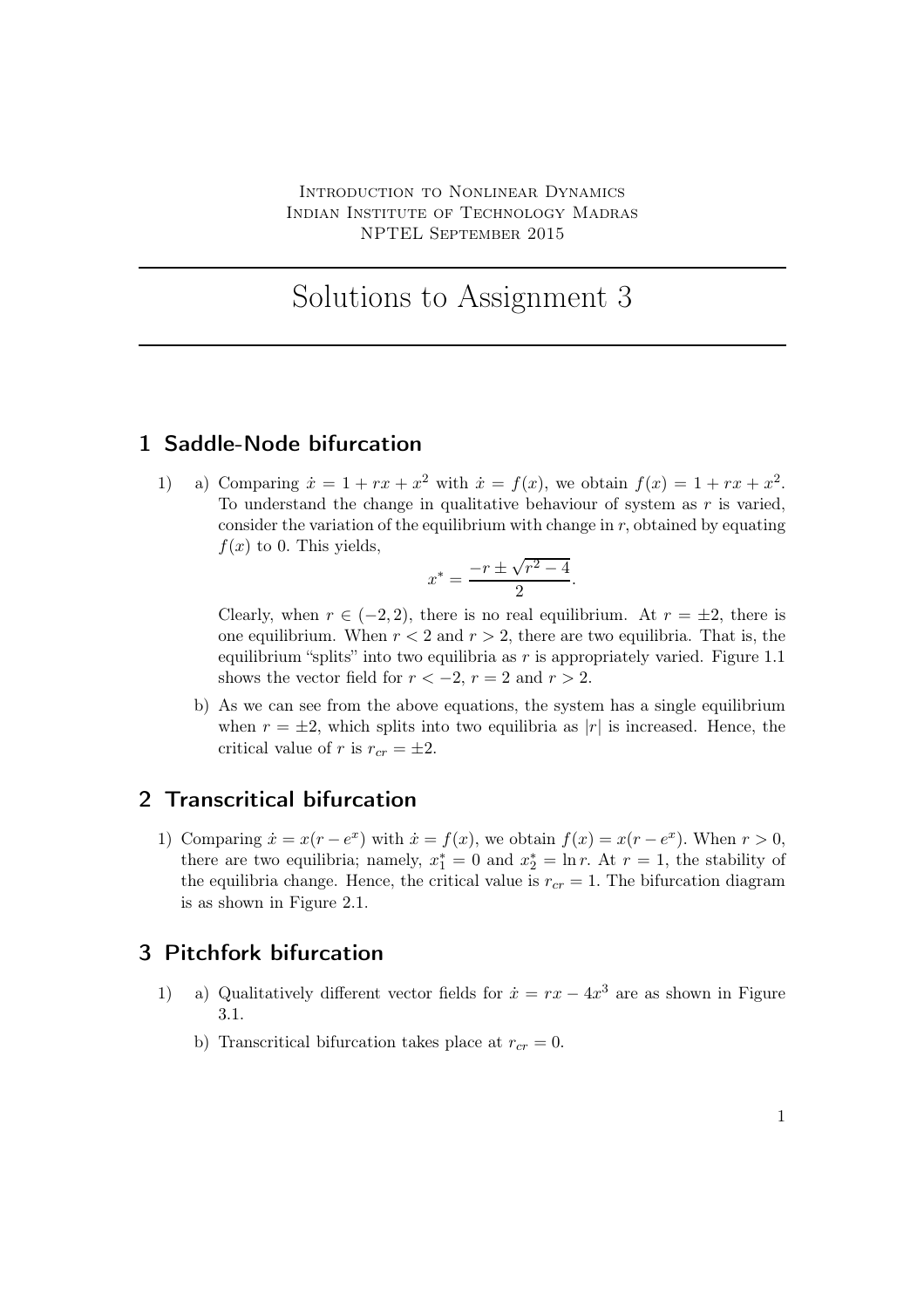

(c)

Figure 1.1: Plot of  $f(x)$  vs x for  $\dot{x} = 1 + rx + x^2$ . (a) is for  $r < -2$ , (b) is for  $r = 2$  and (c) is for  $r > 2$ .

c) Since the cubic term is associated with a negative sign, it stabilizes the solution in the system in consideration. Hence, the resulting bifurcation is supercritical in nature.

## 4 Identify the bifurcation

- 1) a) For the system  $\dot{x} = 5 re^{-x^2}$ , there is no equilibrium when  $r < 0$ . For  $r \in [0, 5]$ , it has one equilibrium which "'spits" into two equilibria as  $r$  is increased beyond 5. Since there is a birth of two equilibria from one, the system undergoes a saddle-node bifurcation at  $r_{cr} = 5$ .
	- b) The system  $\dot{x} = r 3x^2$  has no equilibrium for  $r < 0$ . At  $r = 0$ , there is one equilibrium which "splits" into two equilibria as  $r$  is increased beyond 0. Hence, this system undergoes a saddle-node bifurcation at  $r_{cr} = 0$ .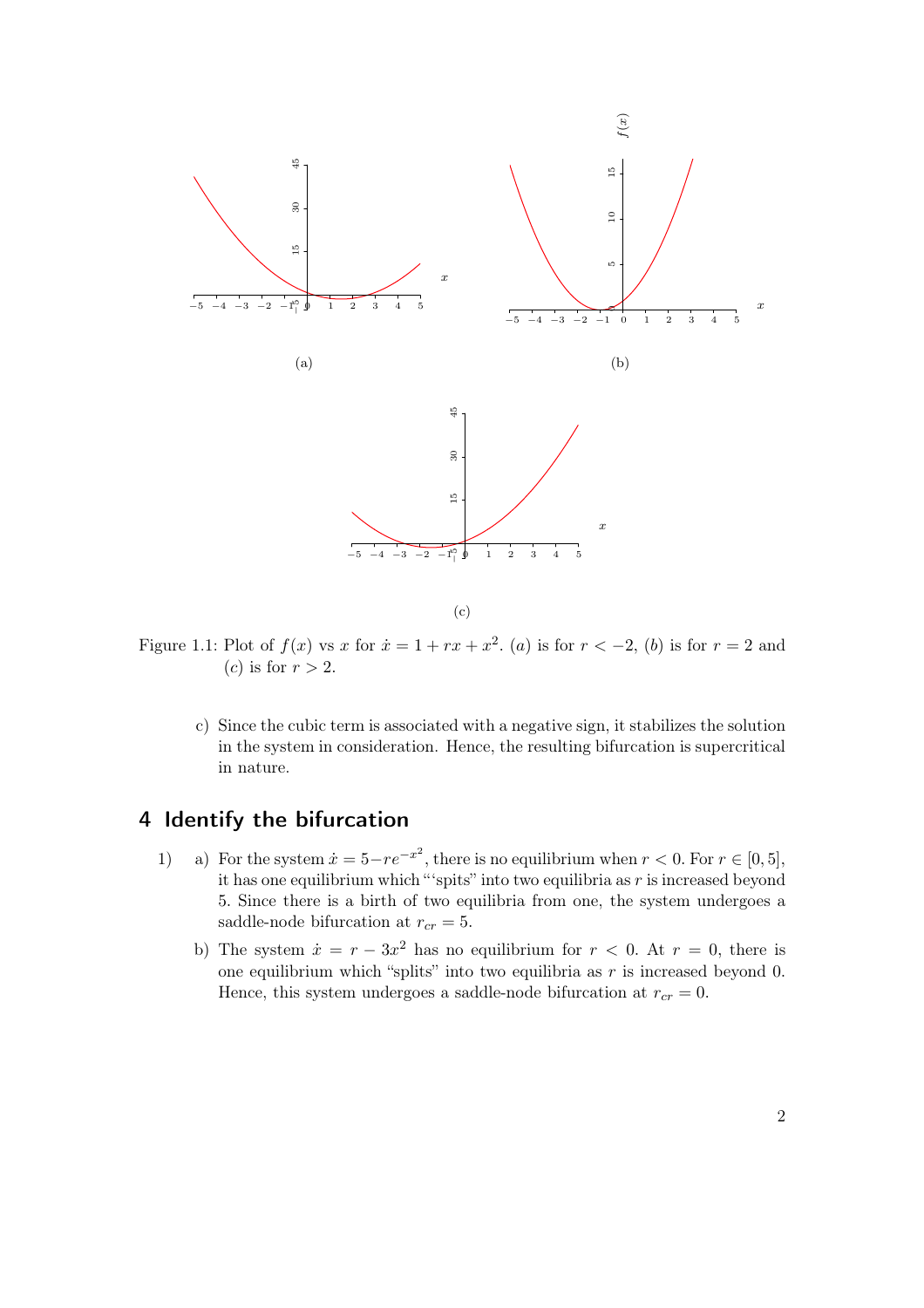

Figure 2.1: Bifurcation diagram for the system  $\dot{x} = x(r - e^x)$ .